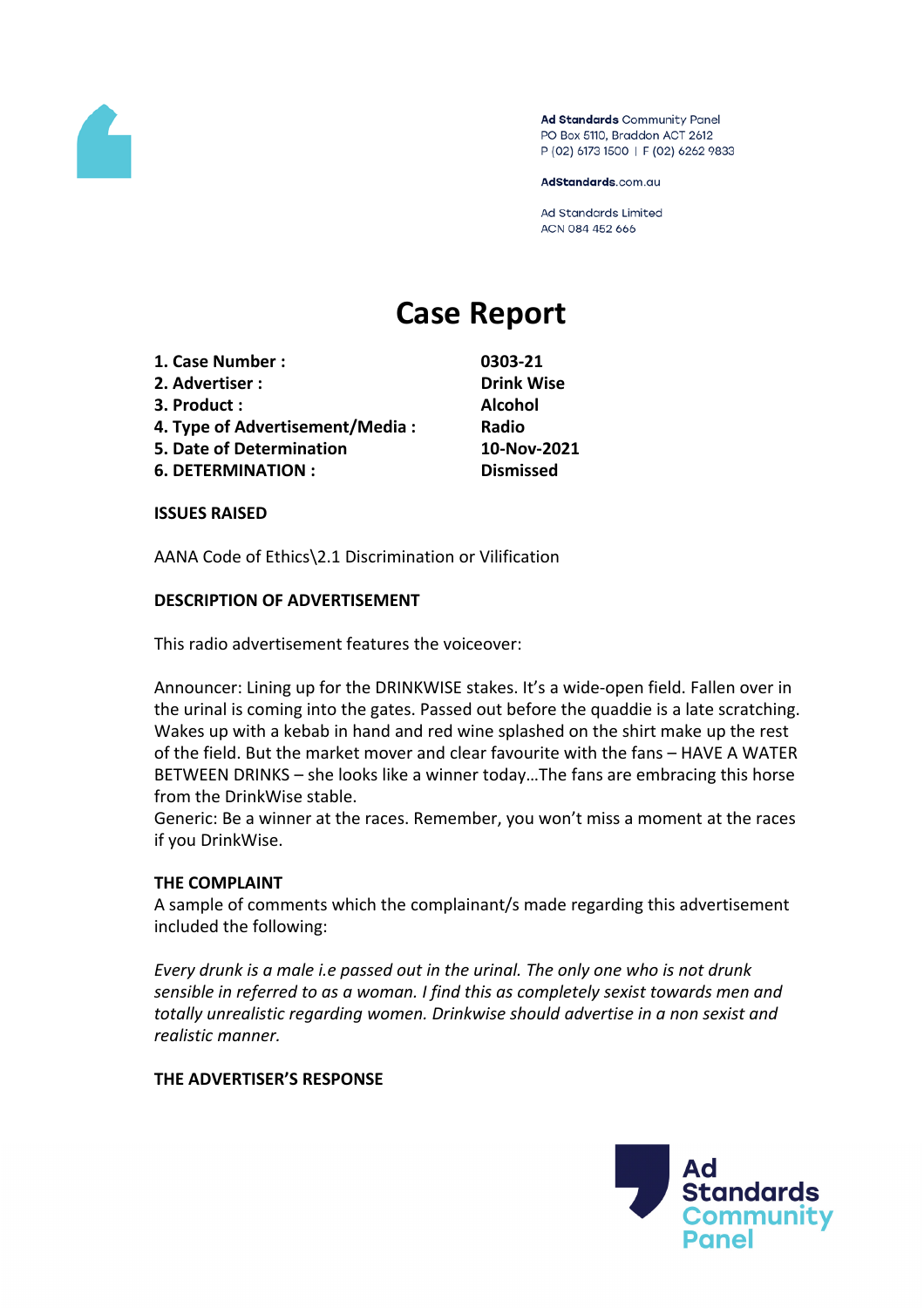

Comments which the advertiser made in response to the complainant/s regarding this advertisement include the following:

#### *DrinkWise response to Ad Standards complaint*

*The radio advertisement first aired on SEN on 29 August 2019. It has been aired over 10,000 times when taking into account syndicated networks around Australia in the intervening period with no previous complaints. The advertisement has only aired on SEN nationally and has never aired on other radio stations.*

*This radio advertisement is designed to encourage moderation and responsible consumption for those choosing to drink when attending the races during the Spring Carnival or listening to the broadcast.*

*It uses a creative treatment that seeks to replicate a race call. Accordingly, the references made are about horses, confirmed by the reference in the advertisement to "coming into the gates" (starting stalls). There are no men or women referred to in the advertisement. The intentionally outlandish names of some horses referred to in the advertisement reflect actions broadly associated with excessive alcohol consumption:* 

- *- Falling over in the urinal.*
- *- Passing out before the quaddie.*
- *- Waking up with a kebab in hand.*
- *- Red wine spilled on the shirt.*

*The creative treatment enables the simulation of a race call, concluding by highlighting that the horse that is a clear standout and looks to be a winner is Have a water between drinks – an action that will help the listener to moderate and therefore enjoy the great racing moments on offer.*

*The reference "she looks like a winner today" is a commonly used term to describe a mare, not a reference to a woman.*

*Listeners are then reminded to "be a winner at the races" and that they "won't miss a moment if they DrinkWise."*

*The ad is not sexist towards men as no men are featured. The horse names are references that are colloquial to male audience given the overwhelming male listenership of SEN – over 75% of station listeners are men. The complainant reference to 'urinal' is not correctly referenced as no person is passed out. DrinkWise, in partnership with the Victorian Racing Club, Melbourne Racing Club and Australian Turf Club, place advertising in toilets (including above urinals) as a means to deliver moderation messages at a time when the audience is not otherwise distracted. This radio ad is part of a broader campaign aimed at reminding men and women who attend the races, or watch them from home, to moderate their alcohol consumption and make smart choices if they are choosing to drink. The engaging nature of a race call has allowed the advertisement to cut-through to an audience and deliver an important health message around alcohol consumption.*

*DrinkWise advertises across multiple channels over the Spring Racing Carnival including men's and women's toilets, social media, print, on-track messaging and via broadcast partners in TV and radio.*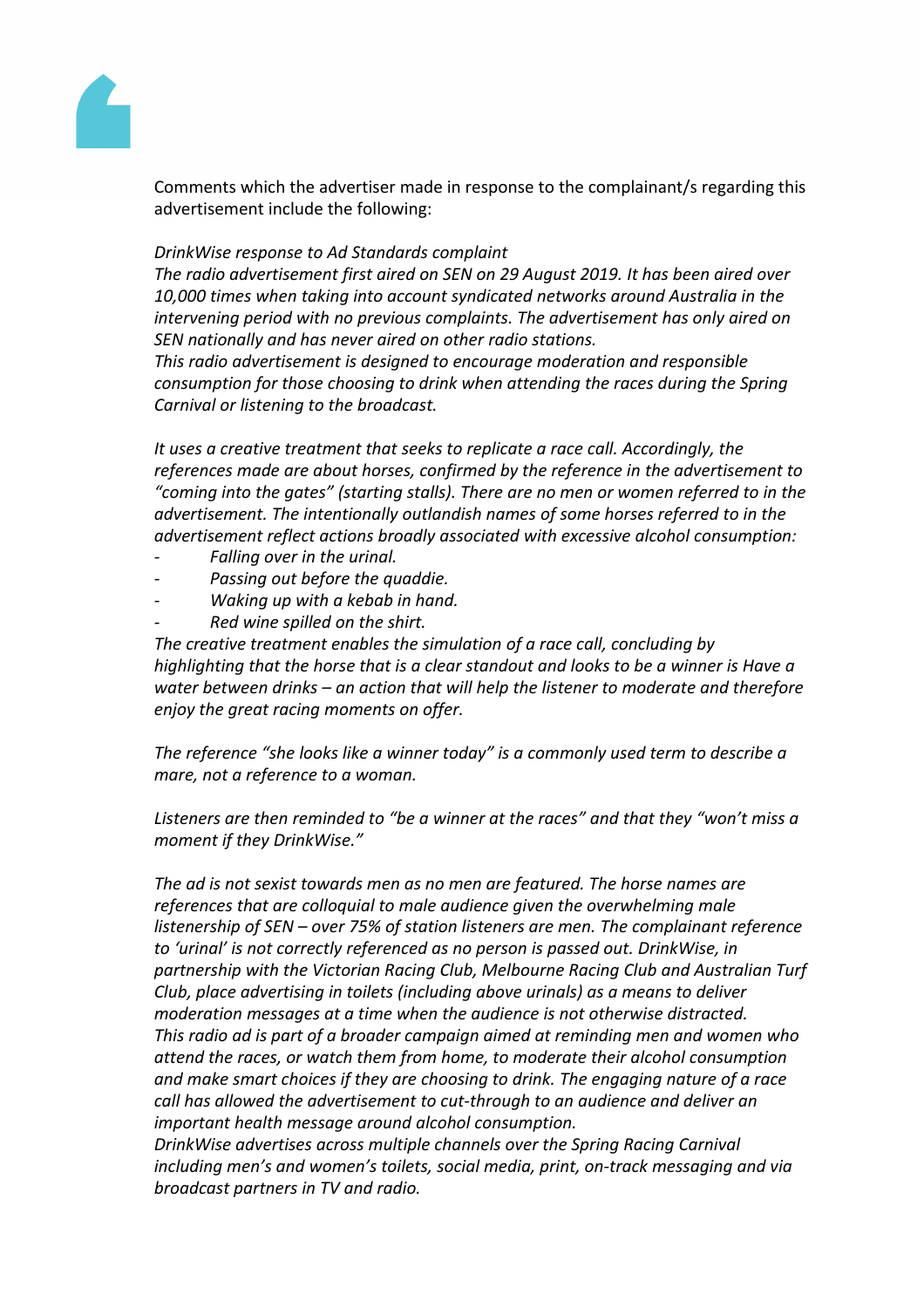

*This ad was produced internally with SEN production and talent. There were no external media or advertising agencies involved.*

*Response to section 2 of the AANA code • 2.1 - Discrimination or vilification*

*This advertisement does not discriminate or vilify. It uses racing terminology and themes to highlight to listeners the benefits of moderation.* 

#### **THE DETERMINATION**

The Ad Standards Community Panel (the Panel) considered whether this advertisement breaches Section 2 of the AANA Code of Ethics (the Code).

The Panel noted the complainant's concern that the advertisement depicts males as drunks and females as sensible.

The Panel viewed the advertisement and noted the advertiser's response.

**Section 2.1: Advertising shall not portray people or depict material in a way which discriminates against or vilifies a person or section of the community on account of race, ethnicity, nationality, gender, age, sexual preference, religion, disability, mental illness or political belief.**

The Panel noted the AANA Practice Note which provides guidance on the meaning of:

- Discrimination unfair or less favourable treatment
- Vilification humiliates, intimidates, incites hatred, contempt or ridicule
- Gender refer to the attributes, roles, behaviours, activities, opportunities or restrictions that society considers appropriate for girls or boys, women or men. Gender is distinct from 'sex', which refers to biological differences

### **Does the advertisement portray material in a way which discriminates against or vilifies a person on account of gender?**

The Panel noted the advertiser's response that the advertisement uses racing terminology to highlight the benefits of drinking in moderation.

The Panel noted that while the first horse name used, "Fallen over in the urinal" may be seen to be referring to a male through the use of the term urinal, the names "passed out before the quaddie" and "Wakes up with a kebab in hand" and "Red wine splashed on the shirt", do not refer to any particular gender.

The Panel noted that the final horse, "have a water between drinks", is referred to as being female, however this is in relation to the gender of the fictional horse and not a suggestion that only women are able to drink responsibly.